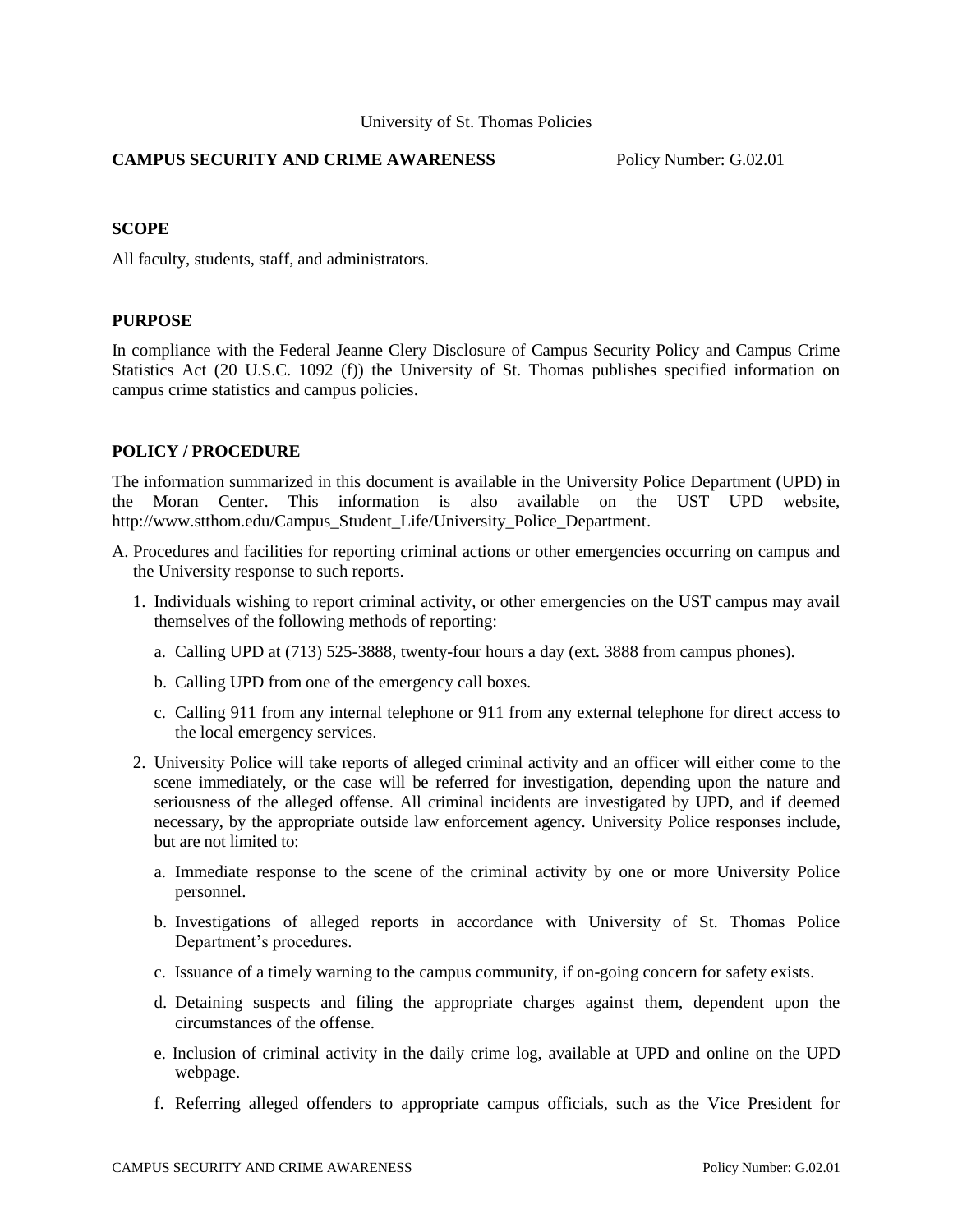Student Affairs, for action.

- B. Security and access to campus facilities including campus residences, and security considerations used in the maintenance of campus facilities.
	- 1. The campus and properties of the University are maintained for the use of students, faculty, staff and authorized visitors. As a private university, access to campus facilities may be restricted as necessary to comply with UST rules and regulations and to meet the safety and security standards set forth by University officials.
	- 2. The University has instituted safety and security procedures and services, but each individual who enters the campus must assume the responsibility for his or her own personal safety. The University will continue to promulgate new safety security procedures, but no measure can succeed without the support of the faculty, staff, students, and visitors of the University community.
	- 3. On campus housing provides a range of services and security procedures to ensure a reasonable comfort for residents and their invited guests. Residents are provided information concerning these programs and services, but are advised that each person's safety and security is his or her own responsibility. Trained residential staff, who are assisted in their efforts to maintain a secure environment in on-campus housing by UPD and the UST Facilities Operations, are on duty around the clock.

Services provided in an effort to maintain a safe environment include attention to lighting issues (including emergency lighting during power outages), locking of the main entrance to on campus housing on a regular schedule and the Security Escort Program.

- C. Authority of University Police personnel, relationships with other law enforcement agencies, and programs that encourage the prompt and accurate reporting of all crimes to campus police and local law enforcement agencies.
	- 1. The University employs sworn police officers and non-sworn community service officers.
	- 2. The University Police Department maintains a cooperative relationship with all other Federal, State, and Local law enforcement agencies.
	- 3. The University Chief of Police provides information to all incoming students at orientation on a semi-annual basis, making them aware of how to contact UPD and of the importance of reporting criminal activity. Additionally, UPD personnel also give verbal crime prevention tips to students on an informal basis, encouraging them to approach police officers with information about crime on campus.
- D. Programs designed to inform students and employees about campus security procedures and to encourage students and employees to be responsible for their own safety and the safety of others.
- E. Programs designed to inform students and employees about the prevention of crime. There are numerous programs that are available at the request of the various groups or individuals on campus including Sexual Assault Protocol, Drug Awareness, and Theft Prevention. A variety of literature is also available to any student upon request, as well as one-on-one discussions.
- F. Policy concerning the monitoring of local police reports at off campus student organization owned property including residential facilities owned by recognized student groups. The University of St. Thomas does not have any recognized student groups that maintain off campus properties.
- G. Statement(s) concerning possession, use and/or sale of alcoholic beverages and enforcement of State underage drinking laws and statement(s) regarding the possession, use, and sale of illegal drugs and enforcement of Federal and State drug laws. Description of drug/alcohol abuse programs as required under Section 1145g.